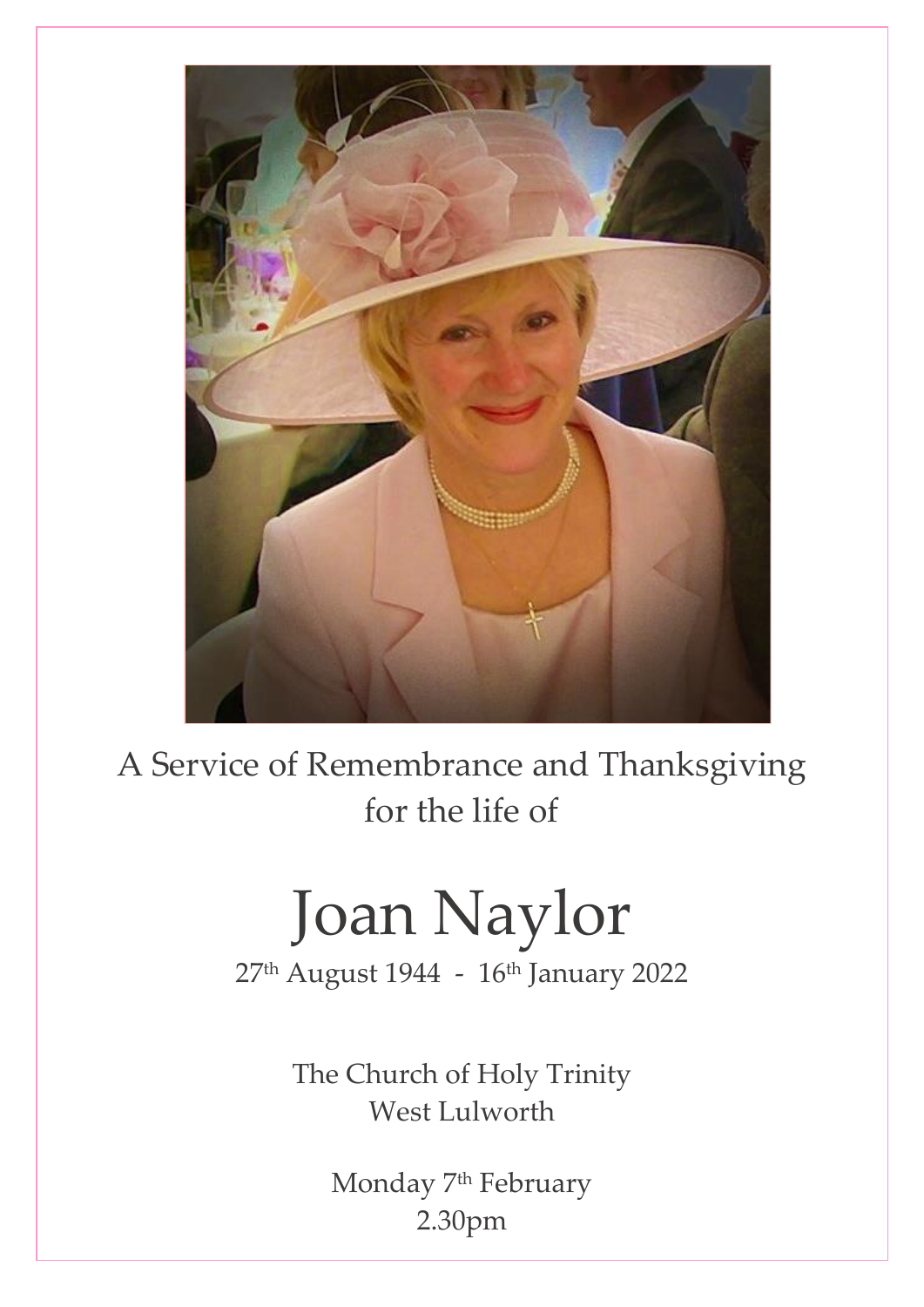# ORDER OF SERVICE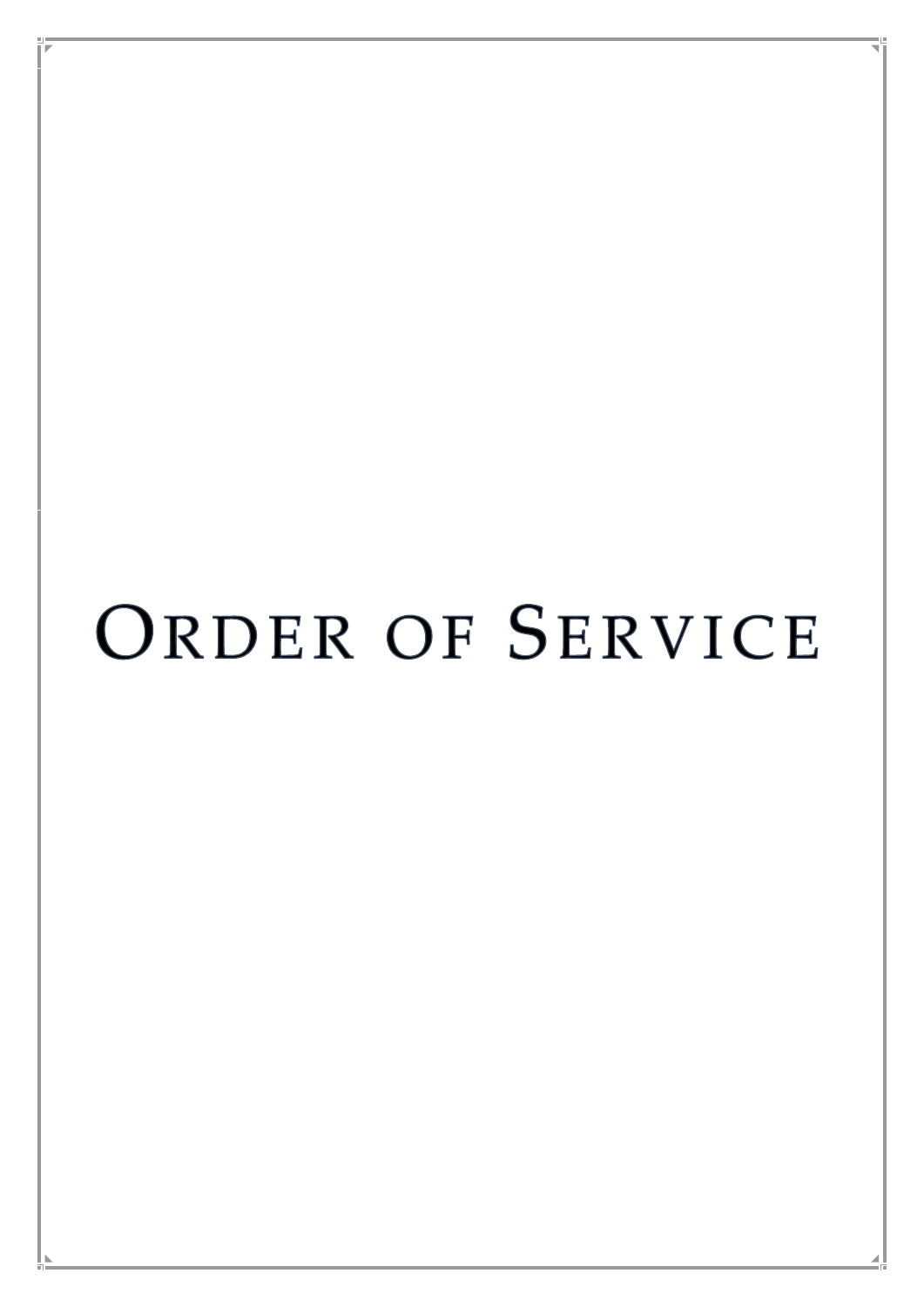## **Organ Music**

David Bruce-Payne

Be Still for the Presence of the Lord

# **Welcome & Opening Prayer**

#### **Hymn**

And can it be that I should gain An int'rest in the Savior's blood? Died He for me, who caused His pain? For me, who Him to death pursued? Amazing love! how can it be That Thou, my God, should die for me?

*Amazing love! how can it be That Thou, my God, should die for me!*

'Tis mystery all! Th'Immortal dies! Who can explore His strange design? In vain the firstborn seraph tries To sound the depths of love divine! 'Tis mercy all! let earth adore, Let angel minds inquire no more.

He left His Father's throne above, So free, so infinite His grace; Emptied Himself of all but love, And bled for Adam's helpless race; 'Tis mercy all, immense and free; For, O my God, it found out me.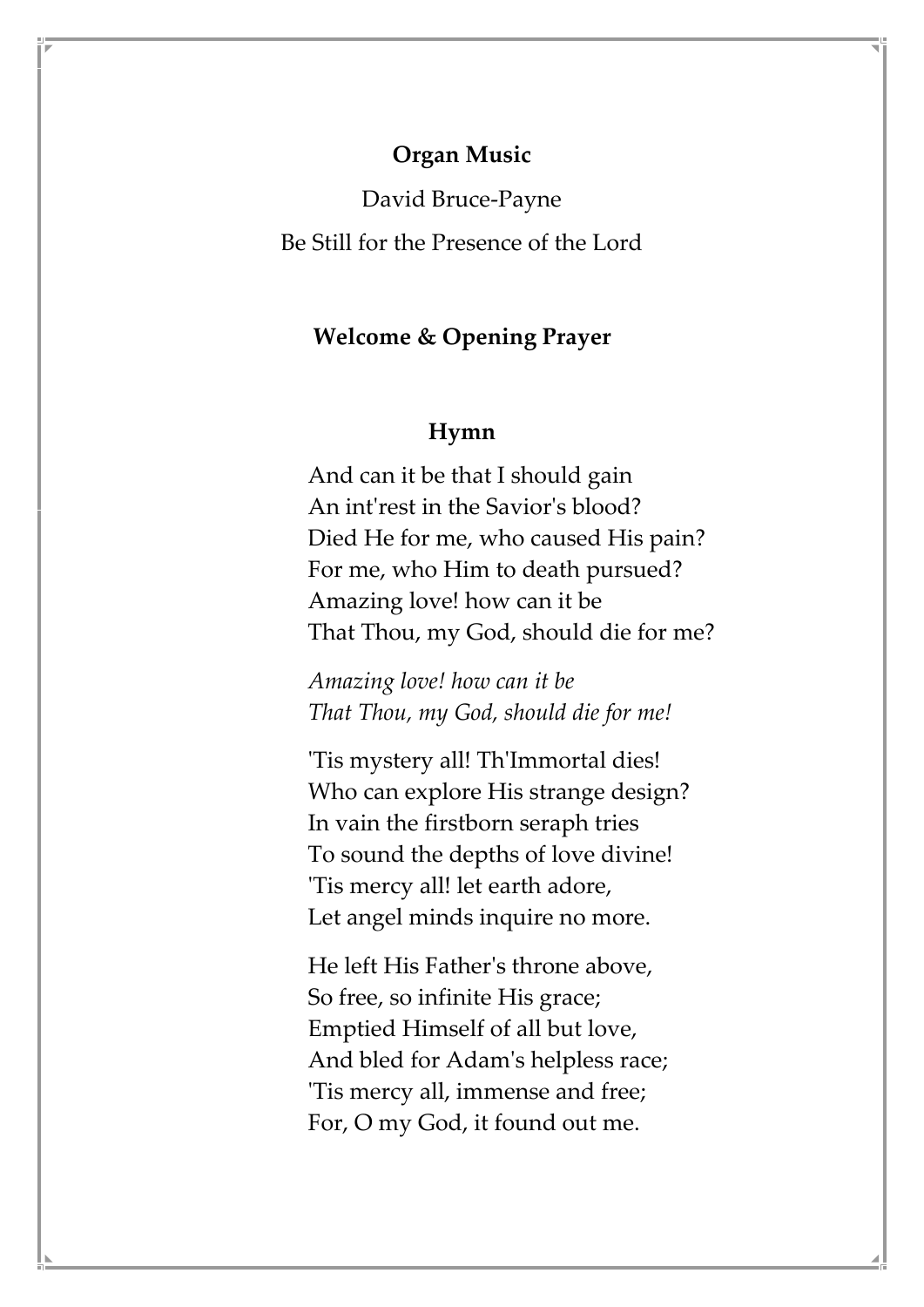Long my imprisoned spirit lay Fast bound in sin and nature's night; Thine eye diffused a quick'ning ray, I woke, the dungeon flamed with light; My chains fell off, my heart was free; I rose, went forth and followed Thee.

No condemnation now I dread; Jesus, and all in Him is mine! Alive in Him, my living Head, And clothed in righteousness divine, Bold I approach th'eternal throne, And claim the crown, through Christ my own. Amen.

# **Bible Reading**

Psalm 121

# Read by Judy Dingle

I will lift up mine eyes unto the hills, from whence cometh my help. My help cometh from the Lord, which made heaven and earth. He will not suffer thy foot to be moved: he that keepeth thee will not slumber. Behold, he that keepeth Israel shall neither slumber nor sleep. The Lord is thy keeper: the Lord is thy shade upon thy right hand. The sun shall not smite thee by day, nor the moon by night. The Lord shall preserve thee from all evil: he shall preserve thy soul. The Lord shall preserve thy going out and thy coming in from this time forth, and even for evermore.

Glory be to the father and to the son and to the holy ghost, as it was in the beginning is now and ever shall be, world without end, Amen.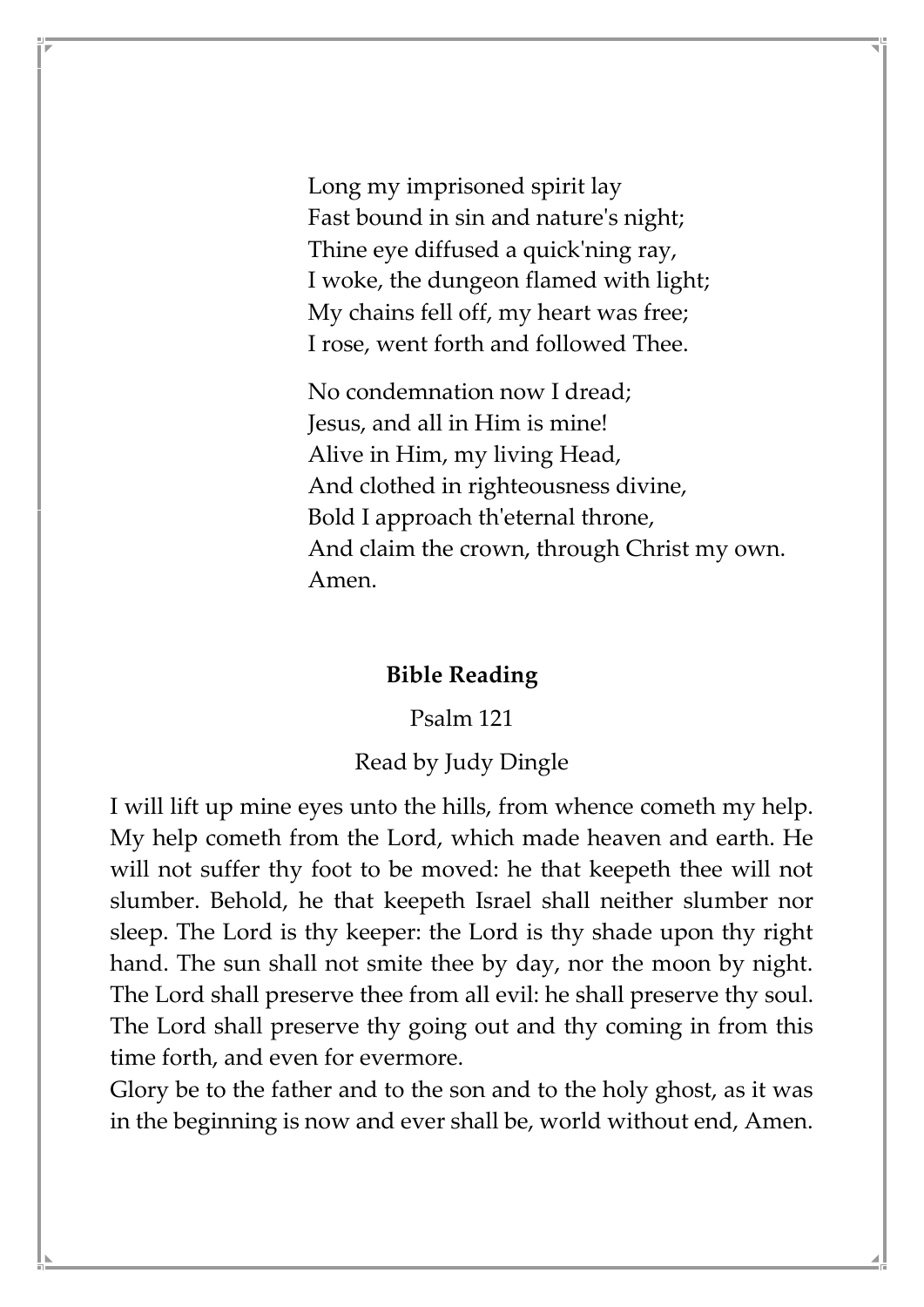# **Hymn**

Lord, for the years your love has kept and guided, urged and inspired us, cheered us on our way, sought us and saved us, pardoned and provided: Lord of the years, we bring our thanks today.

Lord, for that word, the word of life which fires us, speaks to our hearts and sets our souls ablaze, teaches and trains, rebukes us and inspires us: Lord of the word, receive your people's praise.

Lord, for our land in this our generation, spirits oppressed by pleasure, wealth and care: for young and old, for commonwealth and nation, Lord of our land, be pleased to hear our prayer.

Lord, for our world where men disown and doubt you, loveless in strength, and comfortless in pain, hungry and helpless, lost indeed without you: Lord of the world, we pray that Christ may reign.

Lord for ourselves; in living power remake usself on the cross, and Christ upon the throne, past put behind us, for the future take us: Lord of our lives, to live for Christ alone.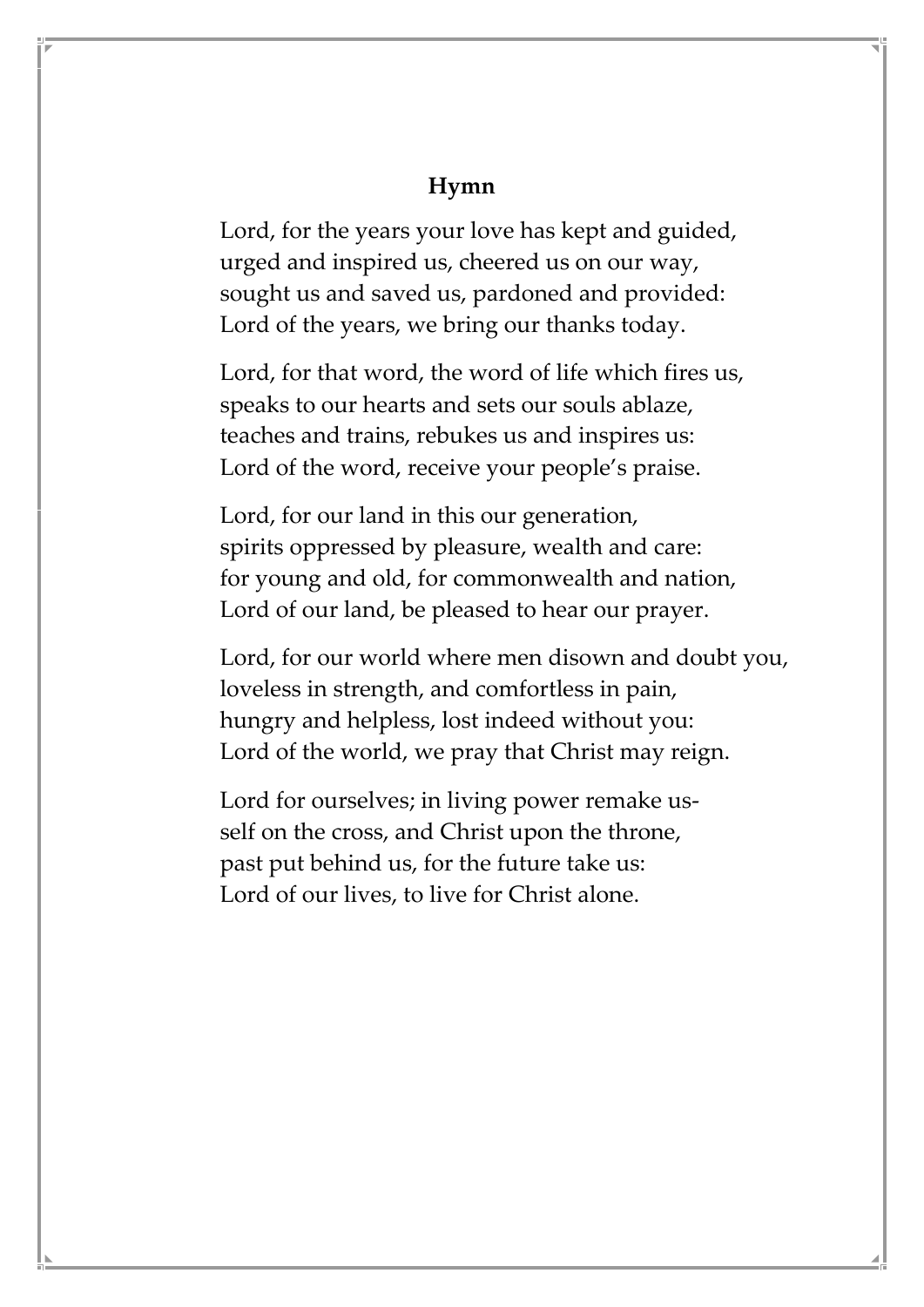# **Bible Reading**

Revelation 21, verses 1 - 7

Read by Reverend Jenny Alidina

Then I saw a new heaven and a new earth, for the first heaven and the first earth had passed away, and there was no longer any sea.

I saw the Holy City, the new Jerusalem, coming down out of heaven from God, prepared as a bride beautifully dressed for her husband.

And I heard a loud voice from the throne saying, "Now the dwelling of God is with men, and he will live with them. They will be his people, and God himself will be with them and be their God.

He will wipe every tear from their eyes. There will be no more death or mourning or crying or pain, for the old order of things has passed away."

He who was seated on the throne said, "I am making everything new!" Then he said, "Write this down, for these words are trustworthy and true."

He said to me: "It is done. I am the Alpha and the Omega, the Beginning and the End. To him who is thirsty I will give to drink without cost from the spring of the water of life.

He who overcomes will inherit all this, and I will be his God and he will be my son.

This is the Word of the Lord. **Thanks be to God.**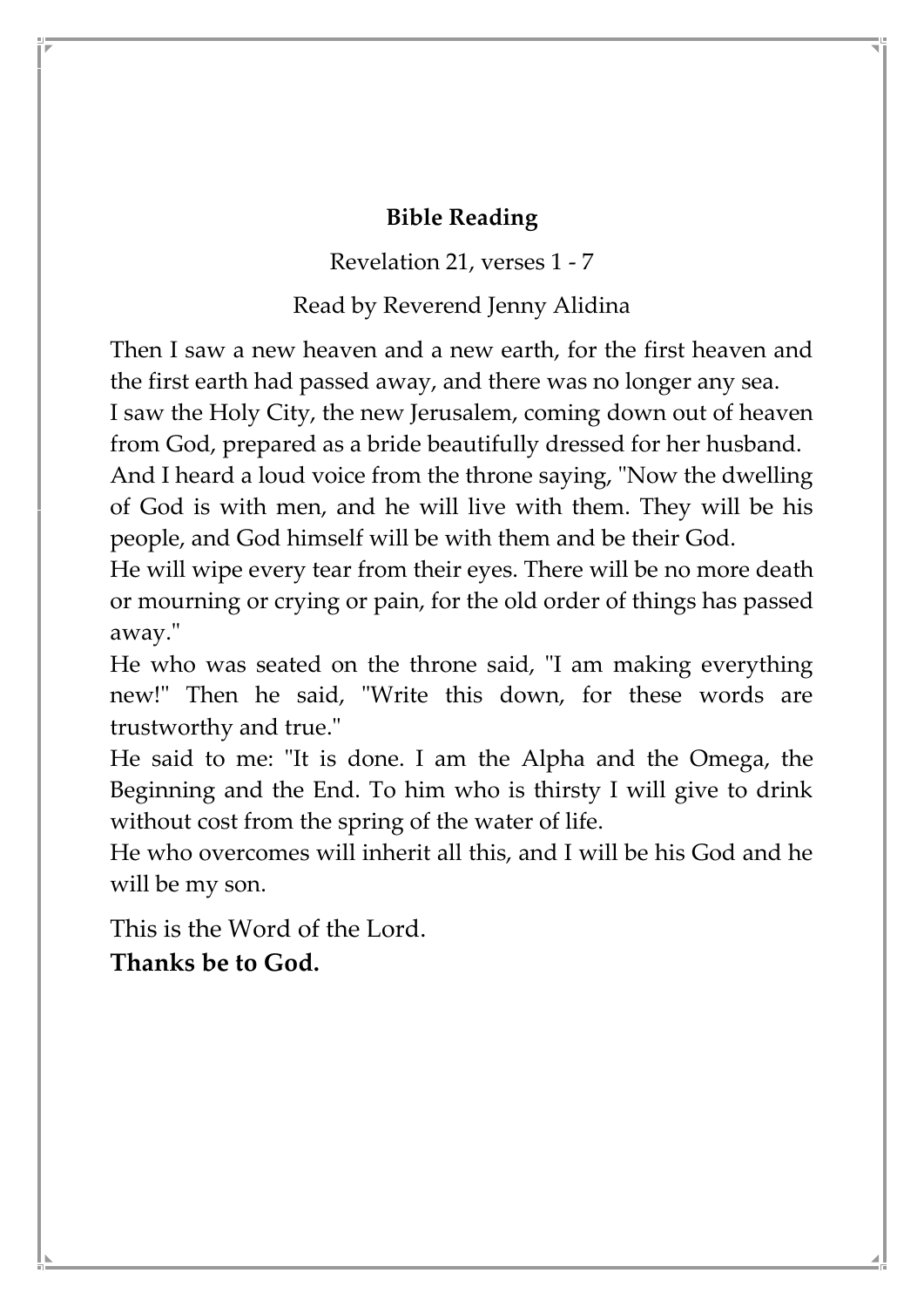# **Family Tribute**

Read by Canon Charles Masheder

# **Address**

Canon Charles Masheder

# **Reflection Music**

Peace of the Earth, *Hambury Tout*

#### **Prayers**

### **The Lords Prayer**

Our Father, who art in heaven, hallowed be thy name; thy kingdom come; thy will be done; on earth as it is in heaven. Give us this day our daily bread. And forgive us our trespasses, as we forgive those who trespass against us. And lead us not into temptation; but deliver us from evil. For thine is the kingdom, the power and the glory, for ever and ever.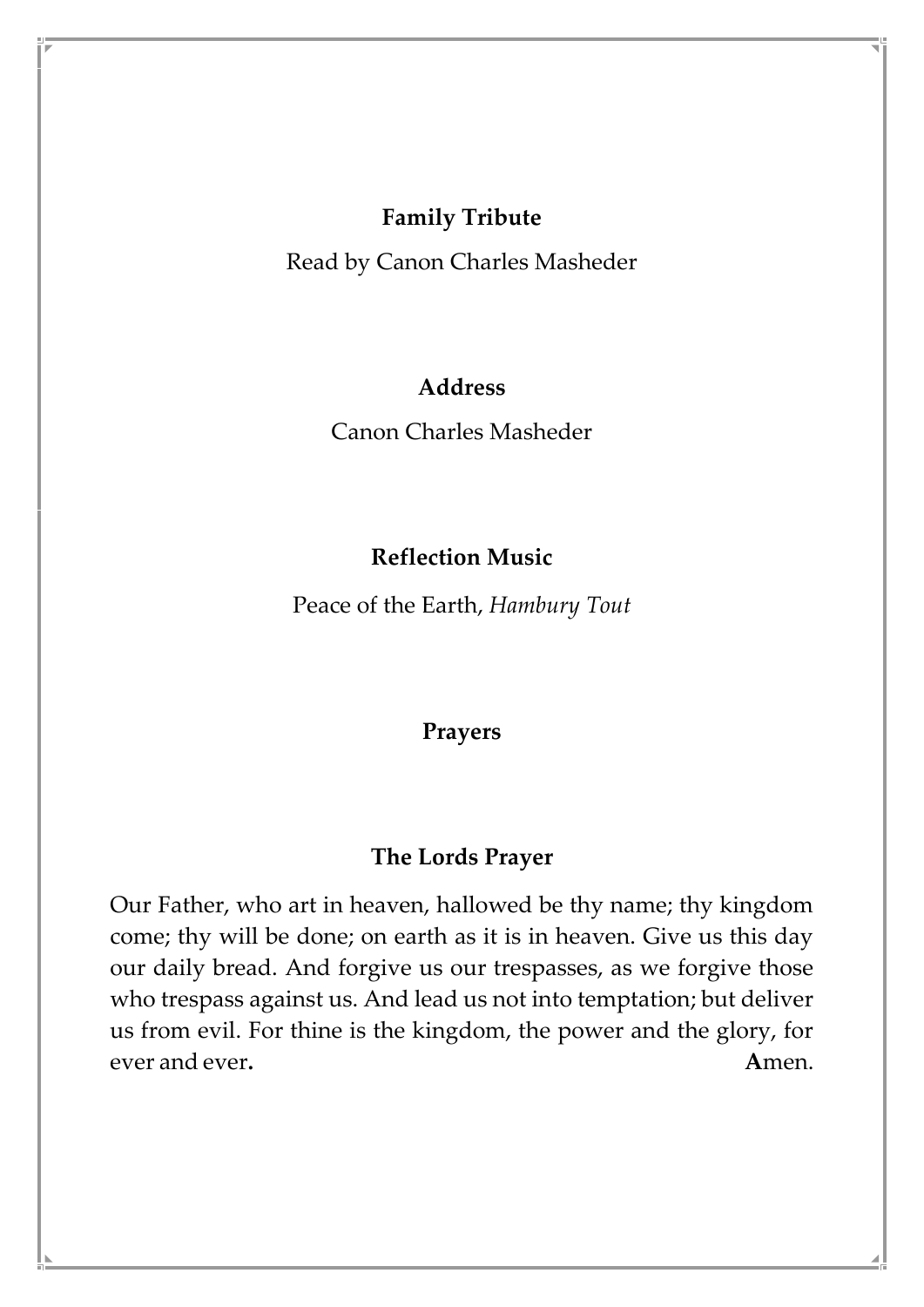#### **Hymn**

In Christ alone my hope is found He is my Light, my Strength, my Song This Cornerstone, this Solid Ground Firm through the fiercest drought and storm What heights of love, what depths of peace When fears are stilled, when strivings cease My Comforter, my All in All Here in the love of Christ I stand

In Christ alone, Who took on flesh Fullness of God in helpless Babe This Gift of love and righteousness Scorned by the ones He came to save Till on that cross as Jesus died The wrath of God was satisfied For every sin on Him was laid Here in the death of Christ I live

There in the ground His body lay Light of the world by darkness slain Then bursting forth in glorious day Up from the grave He rose again And as He stands in victory Sin's curse has lost its grip on me For I am His and He is mine Bought with the precious blood of Christ

No guilt in life, no fear in death This is the power of Christ in me From life's first cry to final breath Jesus commands my destiny No power of hell, no scheme of man Can ever pluck me from His hand Till He returns or calls me home Here in the power of Christ I'll stand.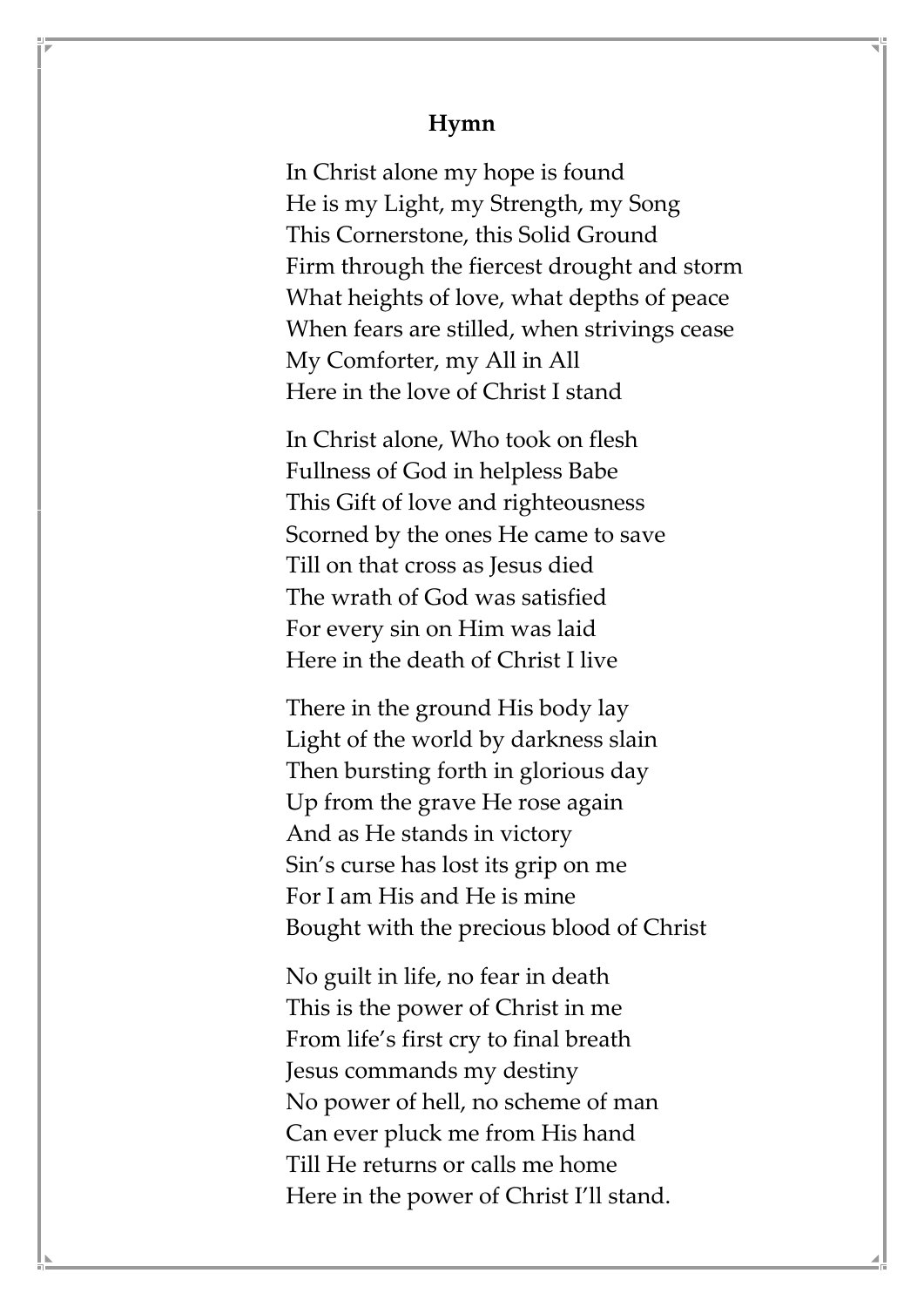**Commendation**

**Blessing**

**Exit Music**

Thank you for the music, *Abba* Annie's Song*, John Denver*



*This service will be followed by interment in the Churchyard with her beloved late husband Bob.*

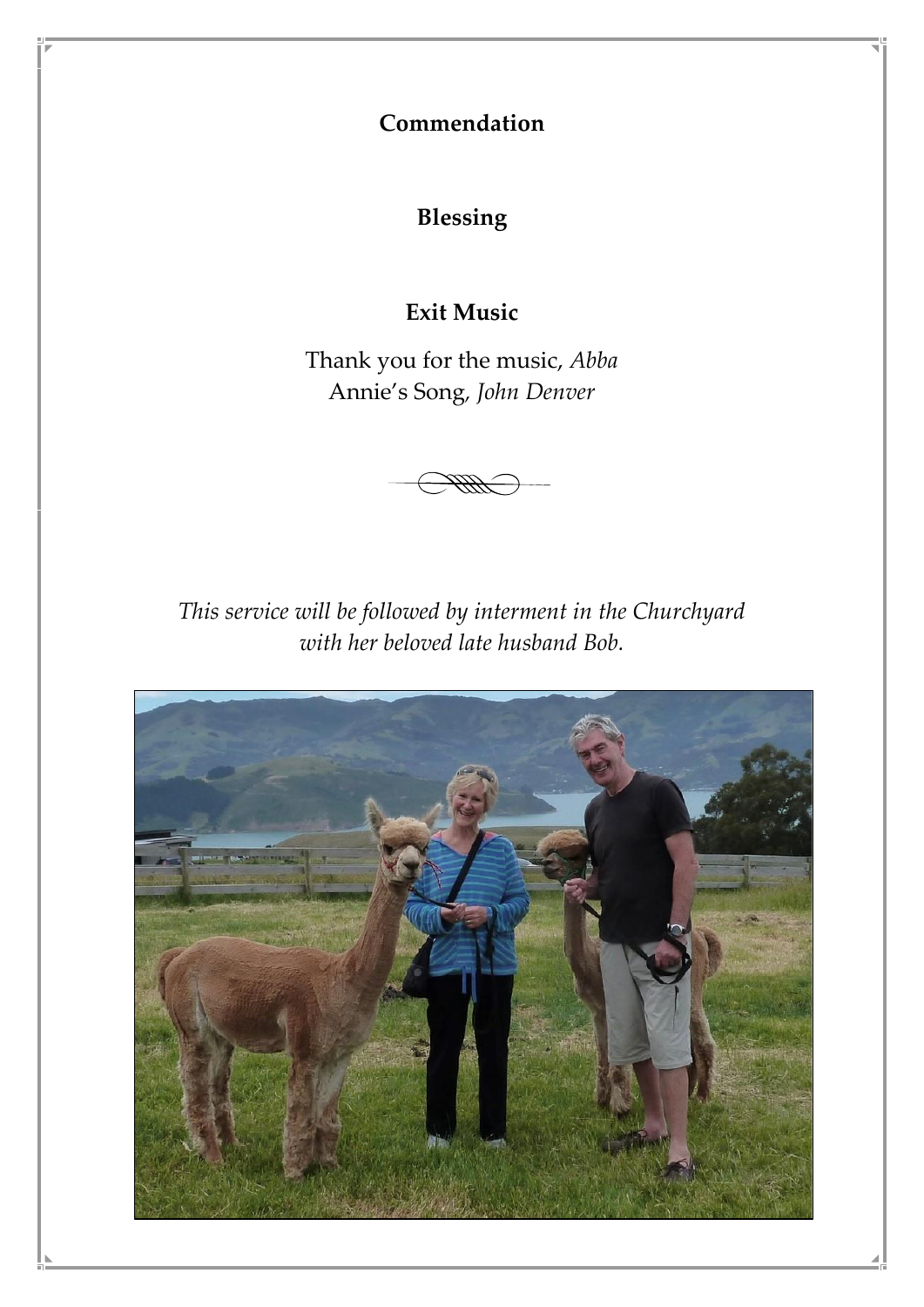

Martin, Lesley and their families wish to thank you all for your kind messages of sympathy and for your presence here today.

There will be a Retiring Collection in memory of Joan for the Motor Neurone Disease Association or donations may be sent to Albert Marsh Funeral Directors, St Michaels Road, Wareham, BH20 4QU.

Or made online at: www.funeraldirector.co.uk/joan-naylor

You are all warmly invited to West Lulworth Village Hall for refreshment following this service.